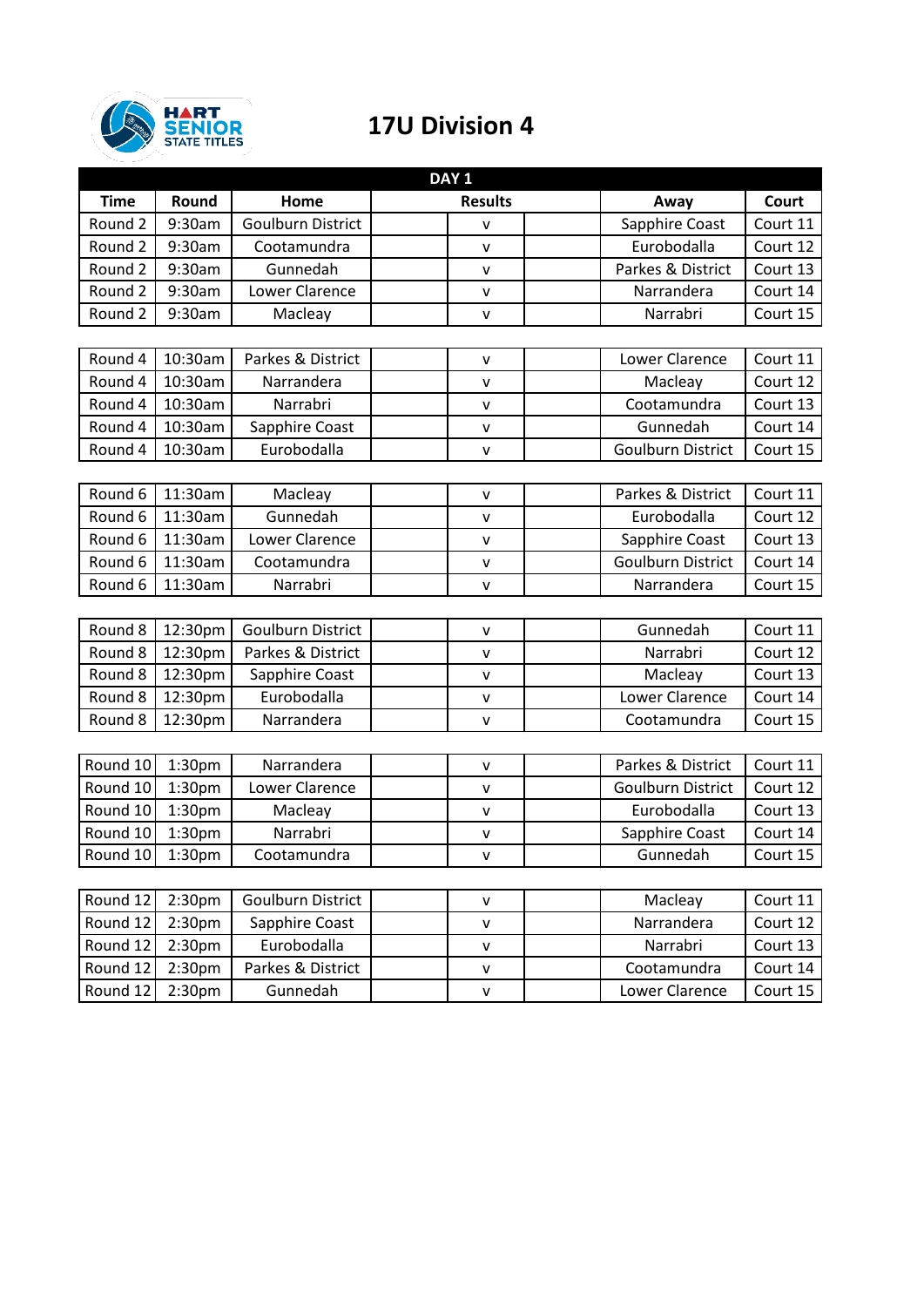| DAY <sub>2</sub> |                    |                          |              |                          |          |  |  |
|------------------|--------------------|--------------------------|--------------|--------------------------|----------|--|--|
| Round 16         | 9:00am             | Narrabri                 | v            | <b>Goulburn District</b> | Court 11 |  |  |
| Round 16         | 9:00am             | Macleay                  | v            | Gunnedah                 | Court 12 |  |  |
| Round 16         | 9:00am             | Cootamundra              | v            | <b>Lower Clarence</b>    | Court 13 |  |  |
| Round 16         | 9:00am             | Narrandera               | v            | Eurobodalla              | Court 14 |  |  |
| Round 16         | 9:00am             | Parkes & District        | v            | Sapphire Coast           | Court 15 |  |  |
|                  |                    |                          |              |                          |          |  |  |
| Round 18         | 10:00am            | Eurobodalla              | $\mathsf{v}$ | Parkes & District        | Court 11 |  |  |
| Round 18         | 10:00am            | Sapphire Coast           | v            | Cootamundra              | Court 12 |  |  |
| Round 18         | 10:00am            | <b>Goulburn District</b> | v            | Narrandera               | Court 13 |  |  |
| Round 18         | 10:00am            | Gunnedah                 | v            | Narrabri                 | Court 14 |  |  |
| Round 18         | 10:00am            | Lower Clarence           | v            | Macleay                  | Court 15 |  |  |
|                  |                    |                          |              |                          |          |  |  |
| Round 20         | 11:00am            | Cootamundra              | $\mathsf{V}$ | Macleay                  | Court 11 |  |  |
| Round 20         | 11:00am            | Narrabri                 | v            | Lower Clarence           | Court 12 |  |  |
| Round 20         | 11:00am            | Narrandera               | v            | Gunnedah                 | Court 13 |  |  |
| Round 20         | 11:00am            | Parkes & District        | v            | <b>Goulburn District</b> | Court 14 |  |  |
| Round 20         | 11:00am            | Sapphire Coast           | v            | Eurobodalla              | Court 15 |  |  |
|                  |                    |                          |              |                          |          |  |  |
| Round 22         | 12:00pm            | Sapphire Coast           | v            | <b>Goulburn District</b> | Court 11 |  |  |
| Round 22         | 12:00pm            | Eurobodalla              | v            | Cootamundra              | Court 12 |  |  |
| Round 22         | 12:00pm            | Parkes & District        | v            | Gunnedah                 | Court 13 |  |  |
| Round 22         | 12:00pm            | Narrandera               | v            | Lower Clarence           | Court 14 |  |  |
| Round 22         | 12:00pm            | Narrabri                 | v            | Macleay                  | Court 15 |  |  |
|                  |                    |                          |              |                          |          |  |  |
| Round 24         | 1:00 <sub>pm</sub> | Lower Clarence           | v            | Parkes & District        | Court 11 |  |  |
| Round 24         | 1:00 <sub>pm</sub> | Macleay                  | v            | Narrandera               | Court 12 |  |  |
| Round 24         | 1:00 <sub>pm</sub> | Cootamundra              | v            | Narrabri                 | Court 13 |  |  |
| Round 24         | 1:00 <sub>pm</sub> | Gunnedah                 | v            | Sapphire Coast           | Court 14 |  |  |
| Round 24         | 1:00 <sub>pm</sub> | <b>Goulburn District</b> | v            | Eurobodalla              | Court 15 |  |  |
|                  |                    |                          |              |                          |          |  |  |
| Round 26         | 2:00 <sub>pm</sub> | Parkes & District        | $\mathsf{V}$ | Macleay                  | Court 11 |  |  |
| Round 26         | 2:00 <sub>pm</sub> | Eurobodalla              | $\mathsf{V}$ | Gunnedah                 | Court 12 |  |  |
| Round 26         | 2:00 <sub>pm</sub> | Sapphire Coast           | v            | Lower Clarence           | Court 13 |  |  |
| Round 26         | 2:00 <sub>pm</sub> | Goulburn District        | v            | Cootamundra              | Court 14 |  |  |
| Round 26         | 2:00 <sub>pm</sub> | Narrandera               | v            | Narrabri                 | Court 15 |  |  |